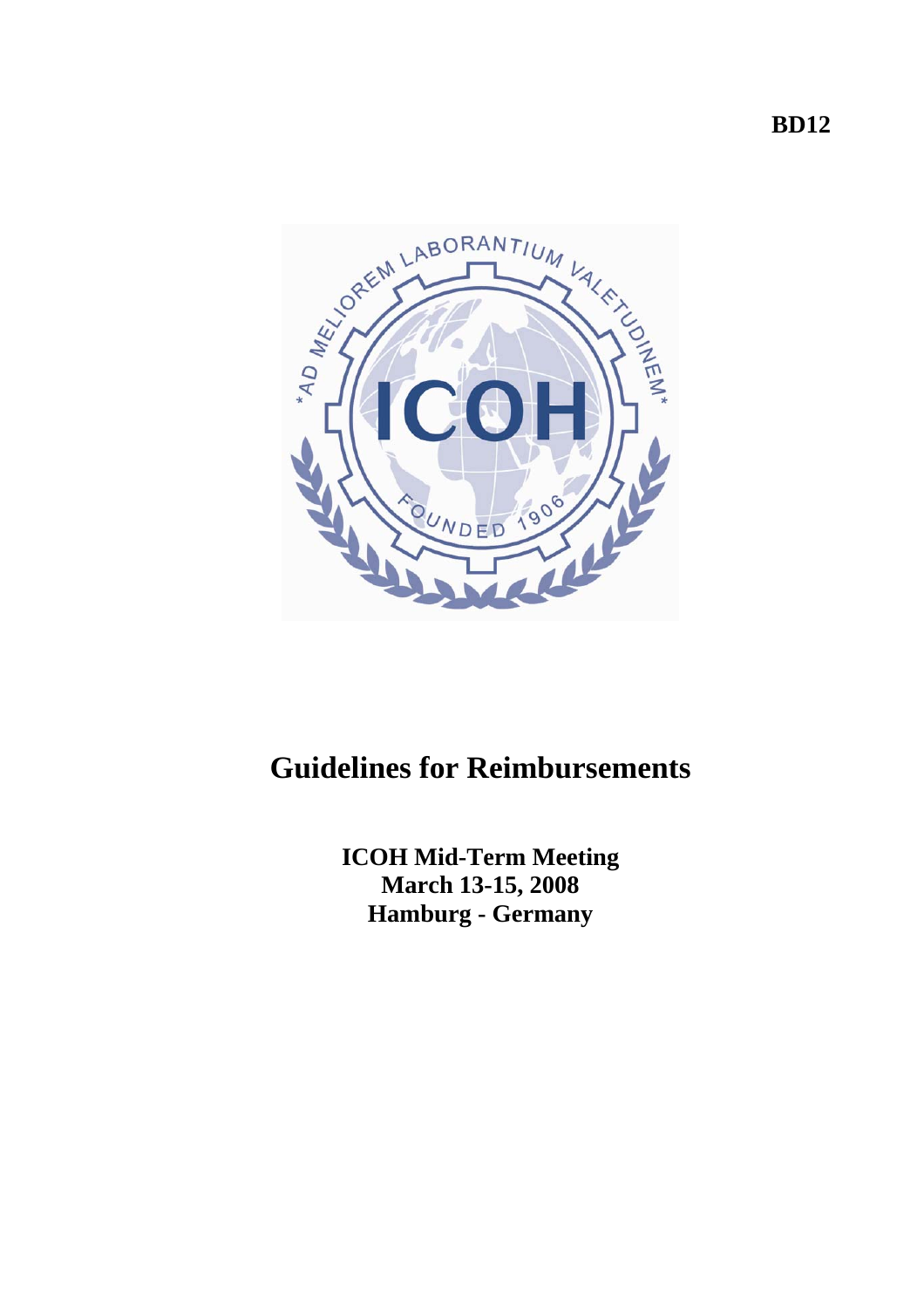

**International Commission on Occupational Health - ICOH** Commission Internationale de la Santé au Travail - CIST

Founded in 1906 as Permanent Commission



### **Guidelines for reimbursements**

### *Foreword*

These guidelines are aimed at providing basic indications to maximize ICOH financial resources.

In accordance with what stated by ICOH Bye-Laws (art. 1) and on account of its limited financial resources, ICOH Members are kindly invited to do their best to be funded by their affiliations.

The following guidelines were prepared following the instructions by the ICOH Financial Committee and in accordance with the international accounting procedures stated by auditors.

The total amount of expenses shall not exceed what allotted in the three-year budget under expense item.

The basic principle for reimbursements is "expense account".

#### **1. ICOH Members having right to reimbursements**

ICOH Officers, Board Members and SC Members have the right to be reimbursed for activities from assignment within ICOH. Any other ICOH Member has the right to be reimbursed provided he/she is in good standing and has received formal assignment by the President for ICOH institutional activities after the ICOH Secretary General has checked financial covering. Accompanying persons have no right to reimbursement.

## **2. Reimbursable expenses**

Travel expenses as follows:

- air fare: for travels lasting less than 7 hours in all, economy class reimbursement is provided; for travels exceeding 7 hours the lowest business class tariff is suggested.
- Ground transport: economy class trains, buses, taxis. For city displacements it is strongly advised to use public transport. When using own vehicle mileage is reimbursed at €0.40 per kilometre.

Lodging expenses

Hotel: accommodation in hotels 4 star max. No phone calls, refrigerator drinks or payTV will be reimbursed. It is advised not to reserve extremely expensive hotels unless for security reasons.

Food expenses

-

Restaurant: lunch and dinner during the mission.

## **3 . Instructions for presentation of accounting documentation**

Entitled ICOH Members shall fill in the reimbursement request with enclosed the original documentation of expenses to be reimbursed, and namely:

- air ticket, boarding pass and payment receipt by travel agency;
- train ticket
- bus ticket
- taxi receipt